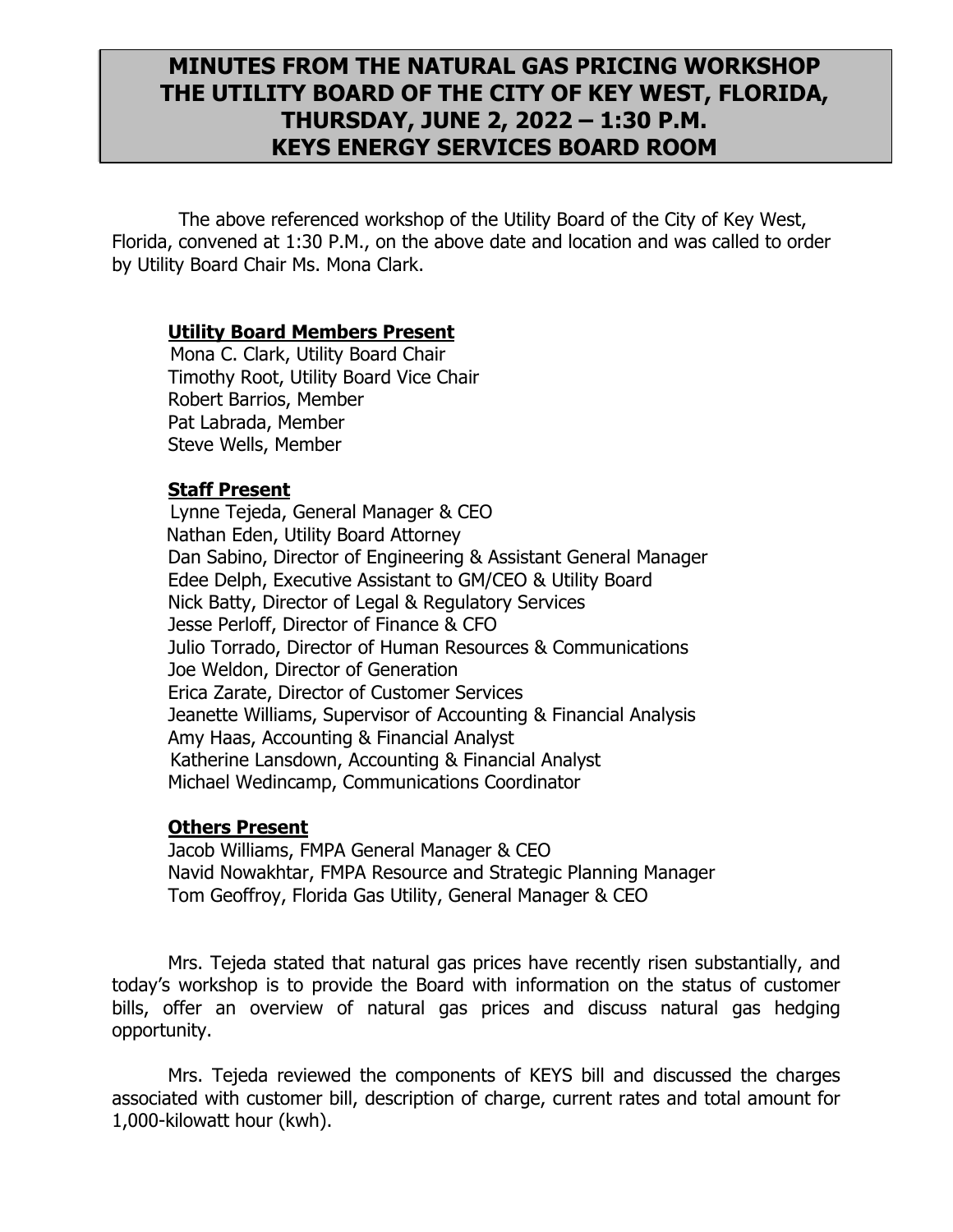- Mr. Williams reviewed and discussed the following with the Board:
	- U.S. Energy Prices Up 100% 260% in Last Year
		- $\circ$  Global Energy Prices Up 120% 400% Year Over Year
	- U.S. Agricultural Prices Up 30-130% in Last Year
		- o Global Dependency on Raw Materials Increasing Prices
	- FY 2022 New York Mercantile Exchange (NYMEX) Contract \$3.85/MMBtu above Budget
		- o NYMEX Natural Gas FY22 Settlement as of May 31, 2022
	- Futures Pricing Drops Substantially After Winter 2023
		- $\circ$  Summer 2023 Averages \$5.03 vs. \$8.35 for Summer 2022
	- Natural Gas Production Flat Despite Changes in Oil Prices
		- o Average Monthly Change Since 2019 to Date (5/27/22)
	- Drilling Rig Count Slight Increase, Oil Prices Remain Elevated
		- $\circ$  Witnet (WTI) Prices above \$100 for Past 3 Months (as of May 27<sup>th</sup>)
	- Most Natural Gas Use Immune to Price Increases
		- o Transport Uses of Oil Will Decline on High Prices
	- Gas Storage Inventory as of Week Ending May 27th
		- o 2022 Storage Season forecasted to remain in the Lower Level of the 5 Year Average

Mr. Williams provided the Board with estimated seasonal gas usage for the All-Requirements Project (ARP) Generation mix.

Mr. Williams informed the Board that gas prices drive range the cost of energy with every dollar increase in natural gas driving the ARP all-in cost of electricity by an estimated \$6.50 per megawatt hour.

Mr. Williams also discussed the implications of purchasing gas at fixed prices for the period of April 2023 through March 2024.

After discussion the Board requested additional information and generally indicated an interest in purchasing gas at known prices to reduce the risk associated with high natural gas prices.

Mrs. Tejeda suggested that the Board have additional discussion at the next Utility Board meeting and be prepared to provide direction on whether or not they wish to hedge gas and if so to consider the volume to hedge, the duration of the hedge and the price target for the purchase.

It was the consensus of the Board to discuss and take action at the next Utility Board meeting.

(Documents provided at the meeting are available upon request)